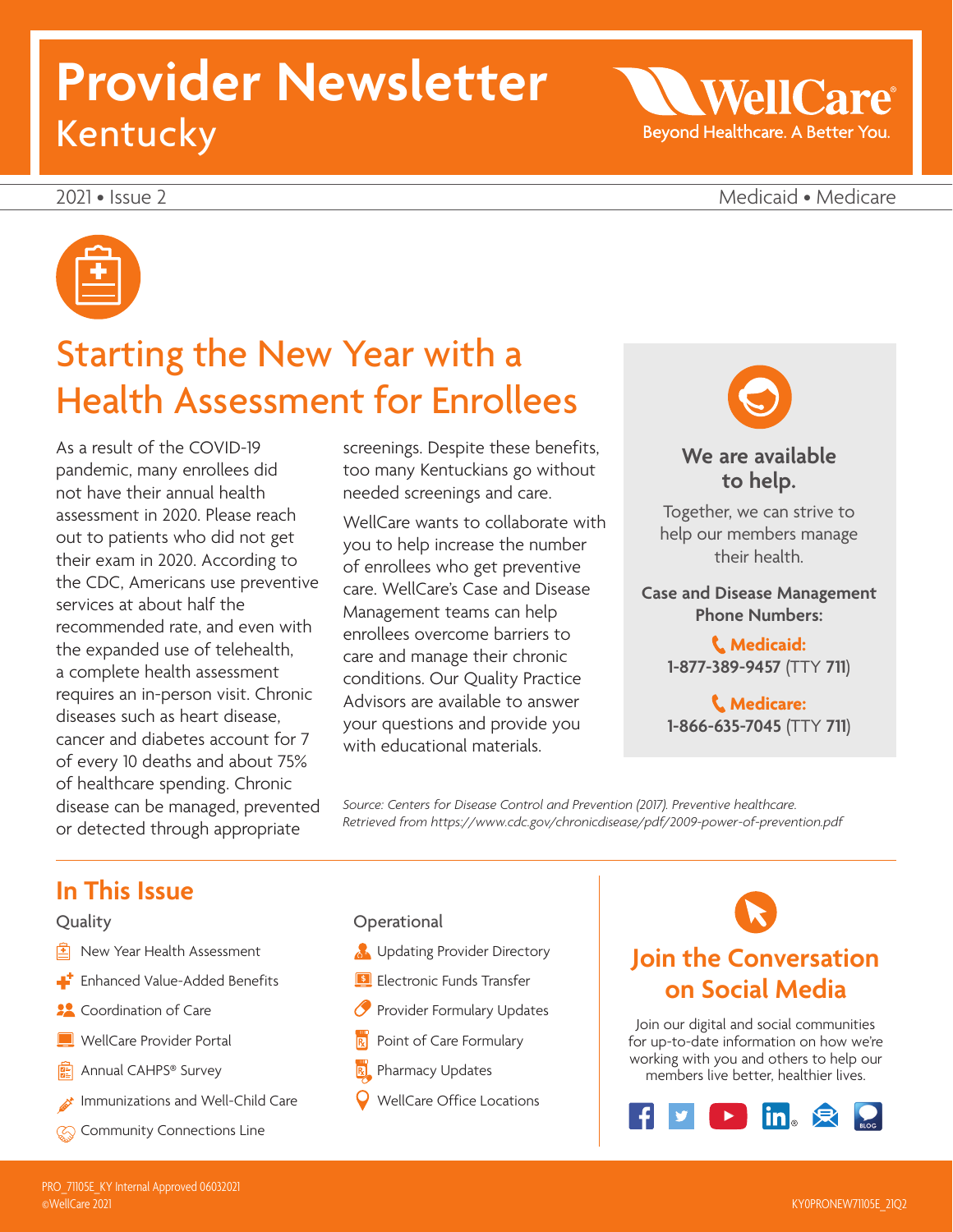

### New Enhanced Value-Added Benefits

**AS OF JANUARY 1, 2021, WELLCARE OF KENTUCKY IS OFFERING NEW AND ENHANCED VALUE ADDED BENEFITS:**

**College Scholarship** – Fifty enrollees have a chance to receive a \$1,000 scholarship. Scholarships are awarded to enrollees (ages 18 and older) who have been accepted to attend a **college** or **university** of their choice.



- Enrollee must be 13 years or older. Must be accompanied by an adult if younger than 18.
- BMI must be greater or equal to 25 for adults 18 years or older. Children ages 13-19 must be ranked in the 85th percentile.
- Kurbo by WW for members 13-17
- Kurbo is a mobile health and weight management program specifically for teens to help build healthy habits for life
- Users have access to the mobile app which includes food and a activity tracker, educational videos, and fun games
- Users have access to a one-on-one Kurbo health coach who provides personalized tips and encouragement. Participants meet with their coach via video every week, and can contact their coach anytime via in-app messaging
- Enrollees learn basic nutrition skills to help make healthier choices around food and exercise. Topics include portion control, understanding food labels, the benefits of exercise and so much more

#### **Fitbit/Amazon Prime Membership** –

Enrollees will be eligible to receive one of these items as part of the Healthy Rewards program. Enrollees need to complete Healthy Rewards activities. To be eligible for a Fitbit, enrollees must complete two Healthy Reward activities.



**OTC** – Each head-of-household is eligible to receive OTC items each month mailed directly to their home. No prescription is required. The amount of the OTC allowance is based on the enrollee's household size. Only WellCare of Kentucky Medicaid plan enrollees living in the same home will be counted as part of the household.

- 1 person household \$10 per month
- 2 person household \$20 per month
- 3+ person household \$25 per month

**Vision** – Enrollees age 21 and older are eligible to receive an annual allowance of \$150 to buy eyeglasses or contacts every 12 months.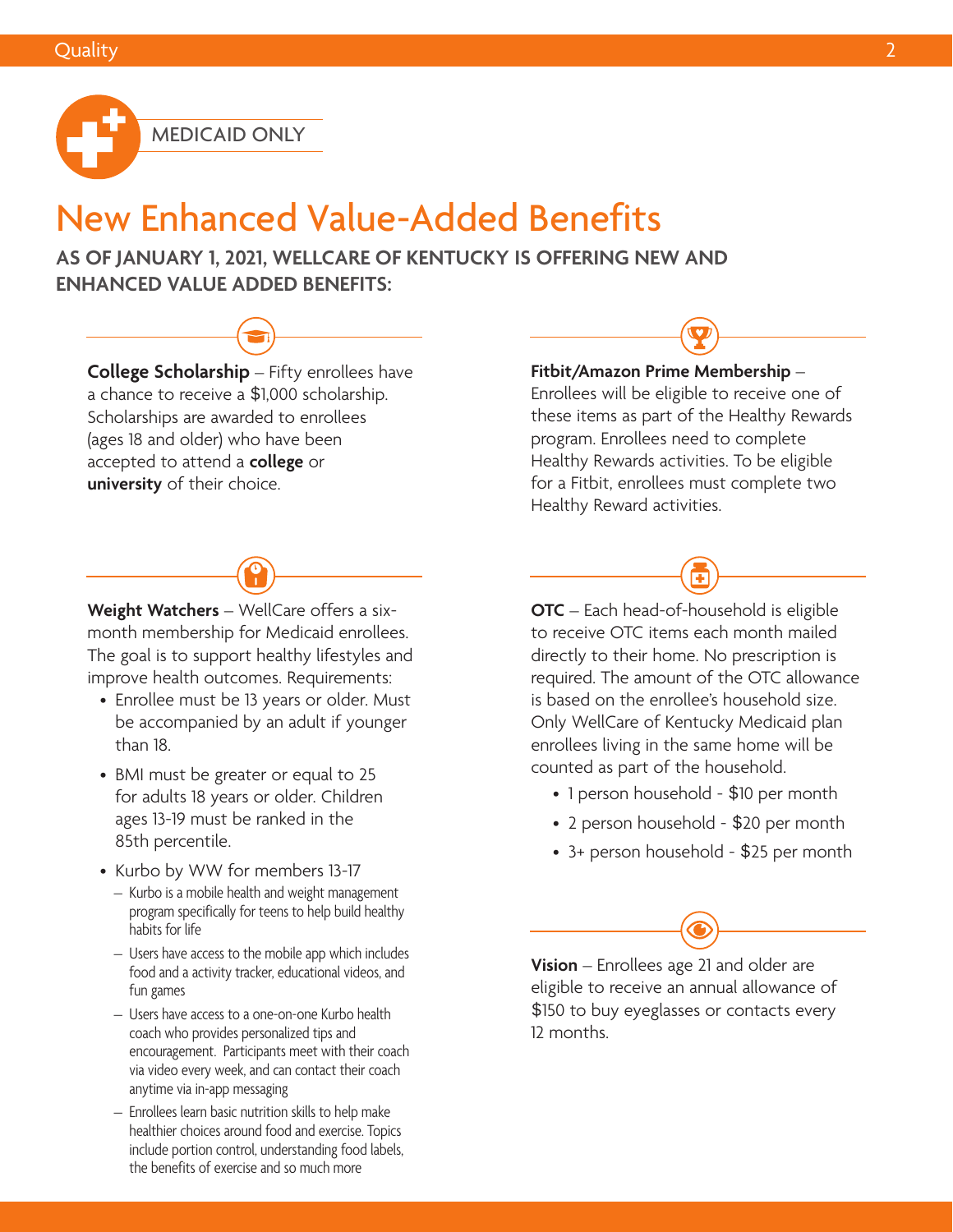

### Coordination of Care

#### **HERE ARE A FEW TIPS TO HELP COORDINATE CARE FOR YOUR PATIENTS:**

- Review all medications and the medication list with your patients and document this in their medical record
- $\blacktriangleright$  Schedule specialist and lab appointments while your patients are in the office
- Remind your patients about annual flu shots and other immunizations
- Make sure your patients know you are working with specialist on their care. Ensure you receive notes from specialists and behavioral health clinicians and reach out to them if you have not received consultation notes. Tell your patients the results of all tests and procedures. Share decisionmaking with patients to help them manage their care, and please follow-up on all authorizations requested for your patients.
- Call or contact your patients to remind them when it is time for preventive care services, such as annual wellness exams, recommended cancer screenings and follow-up care for ongoing conditions such as hypertension and diabetes. This is especially important this year because many enrollees did not go in for their screenings due to the COVID-10 pandemic.

**Remember to view the online Provider Bulletins regularly for important updates and notices.** 

**Provider bulletins are at [https://www.wellcare.com/en/Kentucky/](https://www.wellcare.com/en/Kentucky/Providers/Bulletins) Providers/Bulletins**



## WellCare Provider Portal – iCarePath Claim Appeal & Dispute Project

- Applies to **claim** appeals and disputes only
- KY Medicaid and Medicare providers have the ability to view the status of claim appeals and disputes
- Enhancements include:
	- A combined appeal and dispute form (before this there was a separate form for appeals and disputes)
- Updated helpful content throughout the form to make the submission process easier for providers
- Prepopulated enrollee and servicing provider information
- Confirmation message with ticket number for applicable iCarePath lines of business
- New "Appeal" and "Dispute" tabs on the claims landing page that will allow providers to search for the status of their appeal or dispute by provider ID or ticket number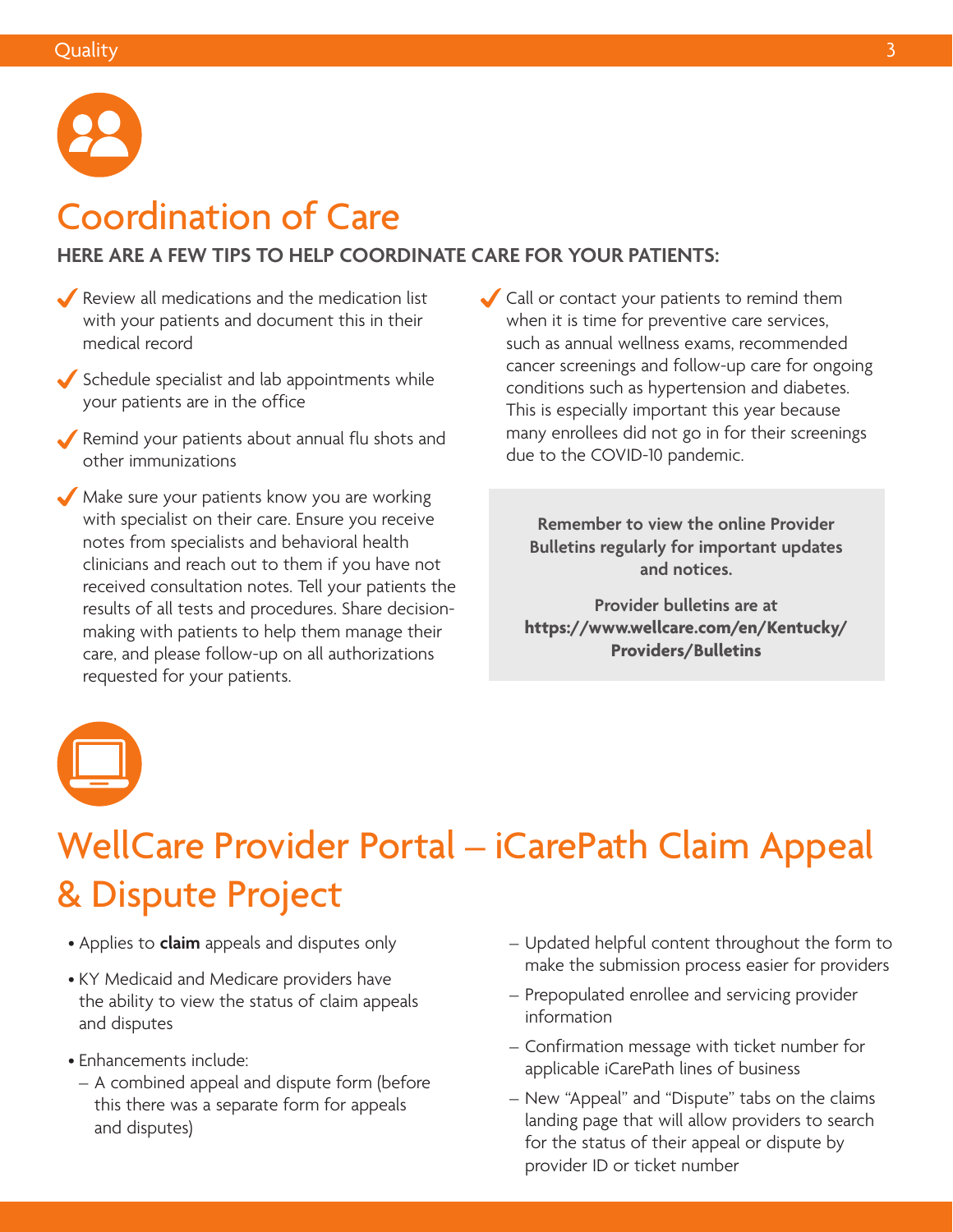

### Annual CAHPS® Survey – What Matters Most to Your Patients

The Consumer Assessment of Healthcare Providers and Systems (CAHPS®) is an annual survey mailed to an anonymous select sample of our health plan members. The purpose is to assess member experience with their providers and health plan to improve the quality of care provided. This survey focuses on asking your patients whether or how often they experienced critical aspects of health care, including communication with their doctors, understanding how to take their medications, and the coordination of their healthcare needs. **We hope you will encourage your patients to participate if selected.**

> **The pharmacy team can affect the member experience, whether we interact with members directly or not, by ensuring that we address the following items that are address in the annual CAHPS survey:**

- Assist members in understanding and accessing their pharmacy benefits (i.e. what medications are/are not covered),
- Identify (and mitigate) barriers to members obtaining and taking their medications.
- Ensuring appropriate communications with providers and health plans occur to complete the processing of timely authorizations

**These factors are important for our members (your patients) to take their medications on time but also to ensure adherence of their medication regimen(s).**



**We value and appreciate the excellent care you provide to our members and look forward to partnering with you.**

*Source: Centers for Medicare & Medicaid Services. Consumer Assessment of Healthcare Providers & Systems (CAHPS). <https://www.cms.gov/Research-Statistics-Data-and-Systems/Research/CAHPS>*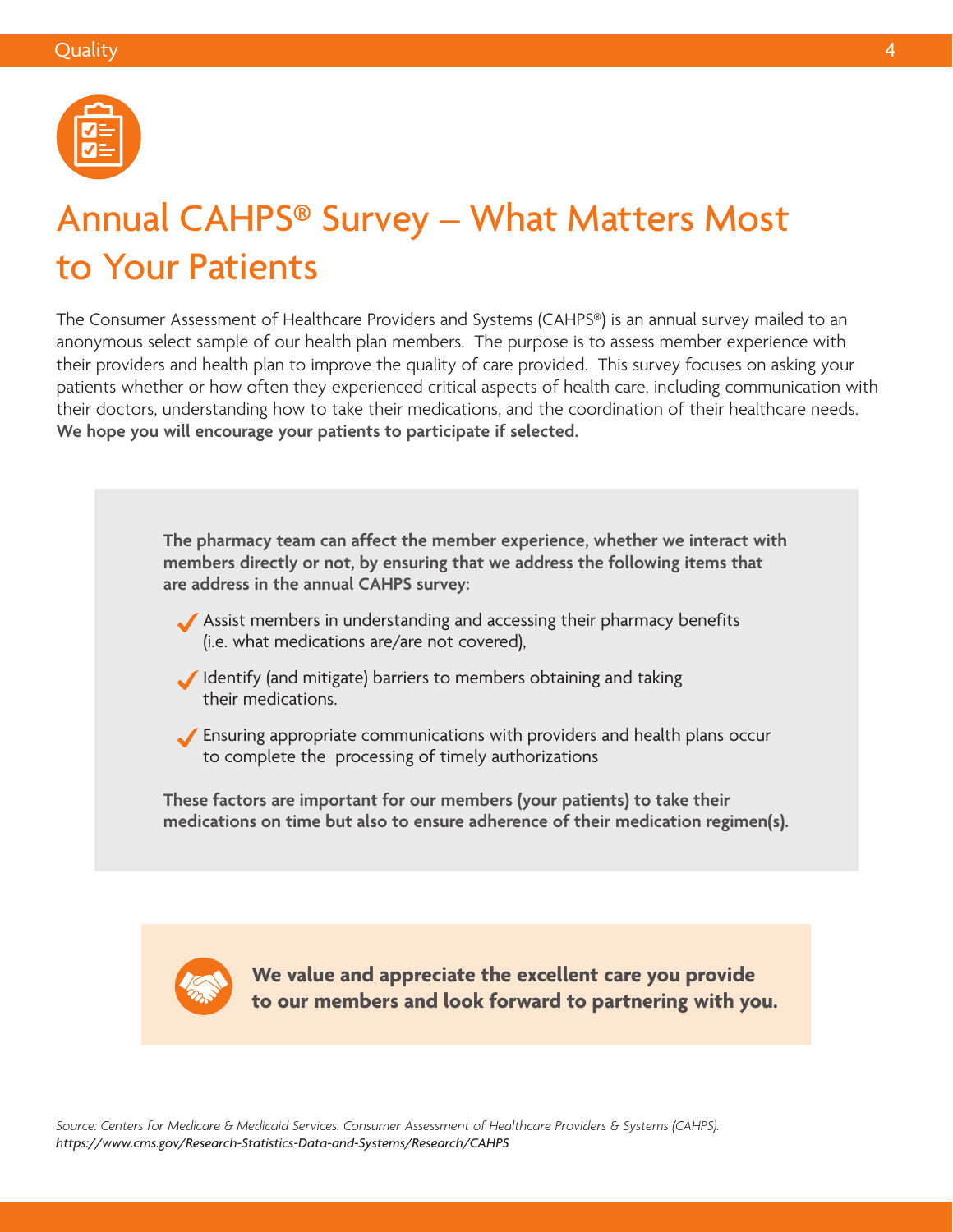

### Immunizations and Well-Child Checkups

Providers play a key role in establishing and maintaining a practice wide commitment to communicating effectively about vaccines and maintaining high vaccination rates – from providing educational materials, to being available to answer questions.

Confused parents may delay or refuse immunizations for their child due to misperceptions of disease risk and vaccine safety. A successful discussion about vaccines involves a two-way conversation, with both parties sharing information and asking questions. These communication principles can help you connect with patients and their caretakers by encouraging open, honest and productive dialogue.



### **Help educate parents on the prevention and spread of disease.**

Remind parents of the value of comprehensive well-child checkups and staying on schedule with immunizations. Remember, you may complete a comprehensive well-child checkup during a sick child visit or sports physical if the member is due for a checkup. When those patients between the ages of six months and two years come in and receive their first flu vaccination, schedule an appointment for the second vaccination.



### Community Connections Help Line

### **1-866-775-2192**

We offer non-benefit resources such as help with food, rent and utilities.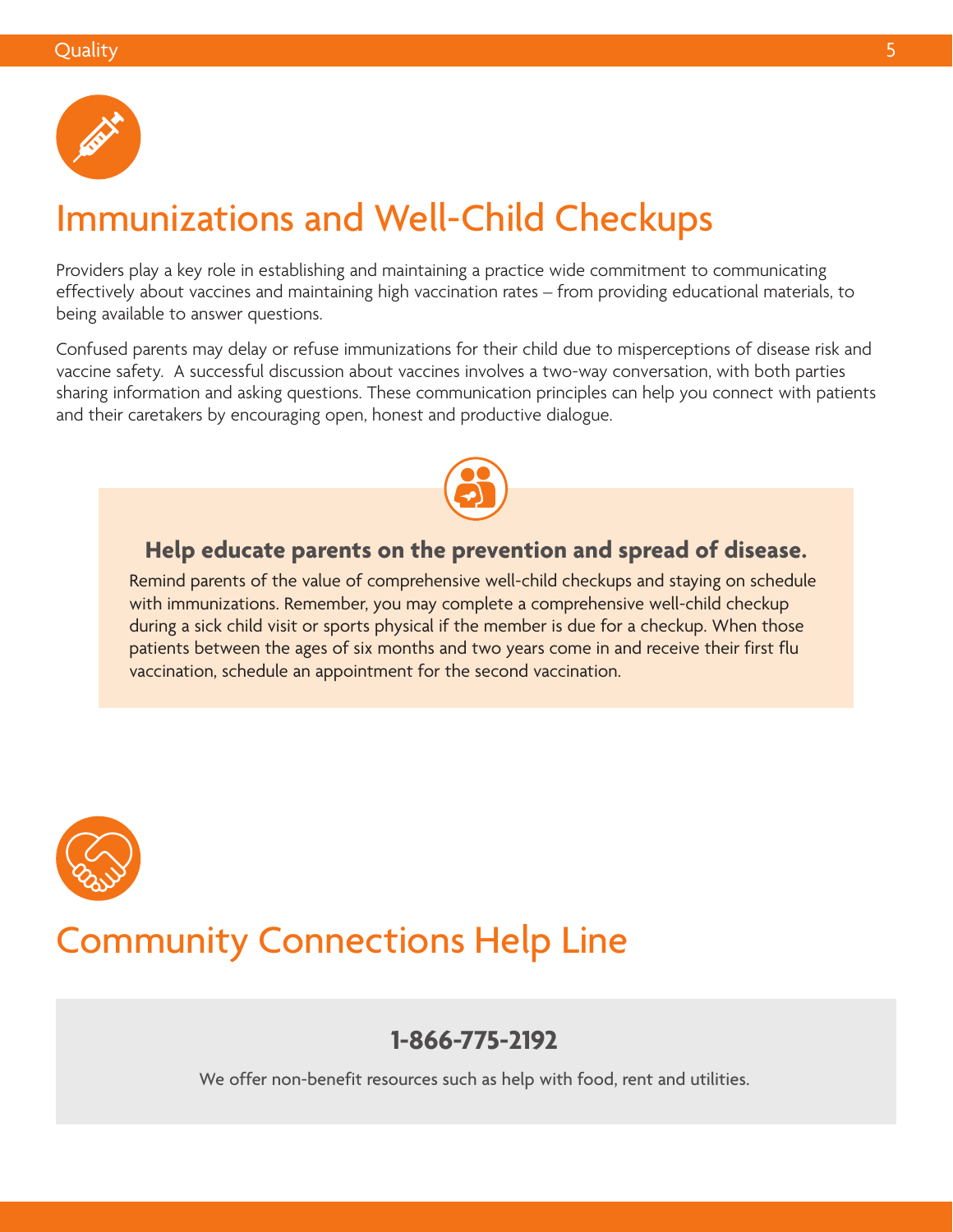

## Updating Provider Directory Information

### **WE RELY ON OUR PROVIDER NETWORK TO ADVISE US OF DEMOGRAPHIC CHANGES SO WE CAN KEEP OUR INFORMATION CURRENT.**

To ensure our members and Provider Relations staff have up-to-date provider information, please give us advance notice of changes you make to your office phone number, office address or panel status (open/closed). Thirty-day advance notice is recommended.



**Thank you for helping us maintain up-to-date directory information for your practice.**



### Electronic Funds Transfer (EFT) Through PaySpan®

**FIVE REASONS TO SIGN UP TODAY FOR EFT:**

- **1 You** control your banking information.
- **2 No** waiting in line at the bank.
- **3 No** lost, stolen, or stale-dated checks.
- **4** Immediate availability of funds **no** bank holds!
- **5 No** interrupting your busy schedule to deposit a check.

Setup is easy and takes about five minutes to complete. Please visit **<https://www.payspanhealth.com/nps>** or call your Provider Relations representative or PaySpan at **1-877-331-7154** with any questions.

We will only deposit into your account, **not** take payments out.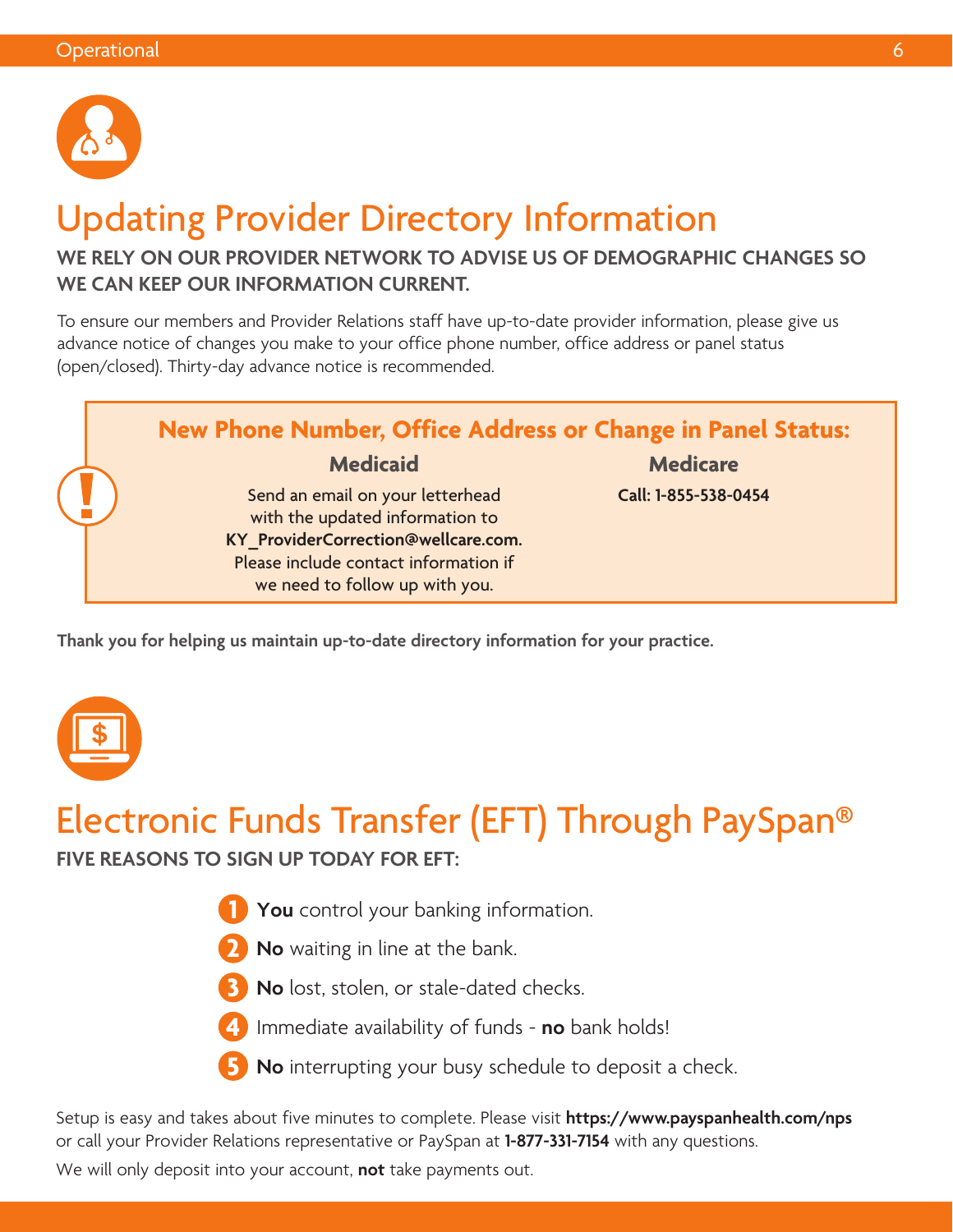

## Provider Formulary Updates

#### **Medicaid:**

The WellCare Medicaid Preferred Drug List (PDL) has been updated.

Visit **[www.wellcare.com/Kentucky/Providers/Medicaid/Pharmacy](http://www.wellcare.com/Kentucky/Providers/Medicaid/Pharmacy)** to view the current PDL and any pharmacy updates. You can also refer to the Provider Manual available at **[www.wellcare.com/Kentucky/Providers/Medicaid](http://www.wellcare.com/Kentucky/Providers/Medicaid)** to view more information regarding WellCare's pharmacy Utilization Management (UM) policies and procedures.

#### **Medicare:**

The Medicare Formulary has been updated. Find the most up-to-date complete formulary at **[www.wellcare.com/Kentucky/Providers/Medicare/Pharmacy](http://www.wellcare.com/Kentucky/Providers/Medicare/Pharmacy)**. You can also refer to the Provider Manual available at **[www.wellcare.com/Kentucky/Providers/Medicare](http://www.wellcare.com/Kentucky/Providers/Medicare)** to view more information regarding WellCare's pharmacy UM policies and procedures.



# Point of Care Formulary Information for Providers

### **PRESCRIBE WITH CONFIDENCE – EVERY DRUG. EVERY PLAN. EVERY TIME.**

### **Are you and your team spending valuable time processing prior authorizations?**

We have expanded our relationship with MMIT to deliver comprehensive drug coverage information directly to your desktop and mobile devices. In addition to WellCare's extensive support resources, providers can identify plan-specific drug coverage and restriction criteria as well as alternative therapies with these medical applications.

Epocrates®, an athenahealth service, is the #1 point of care medical app among U.S. physicians. It is trusted by over 1 million healthcare professionals. Just download the free app or search from your desktop with epocrates® web at **[www.epocrates.com](http://www.epocrates.com)**.

MMIT's Coverage Search is a top-rated drug coverage search application. Download the free app or search from your desktop at **[www.FormularyLookup.com](http://www.FormularyLookup.com)**.

**Quickly obtain the details you need to select the best therapeutic option, eliminate denials and reduce administrative drain on you and your team with epocrates® and Coverage Search.**